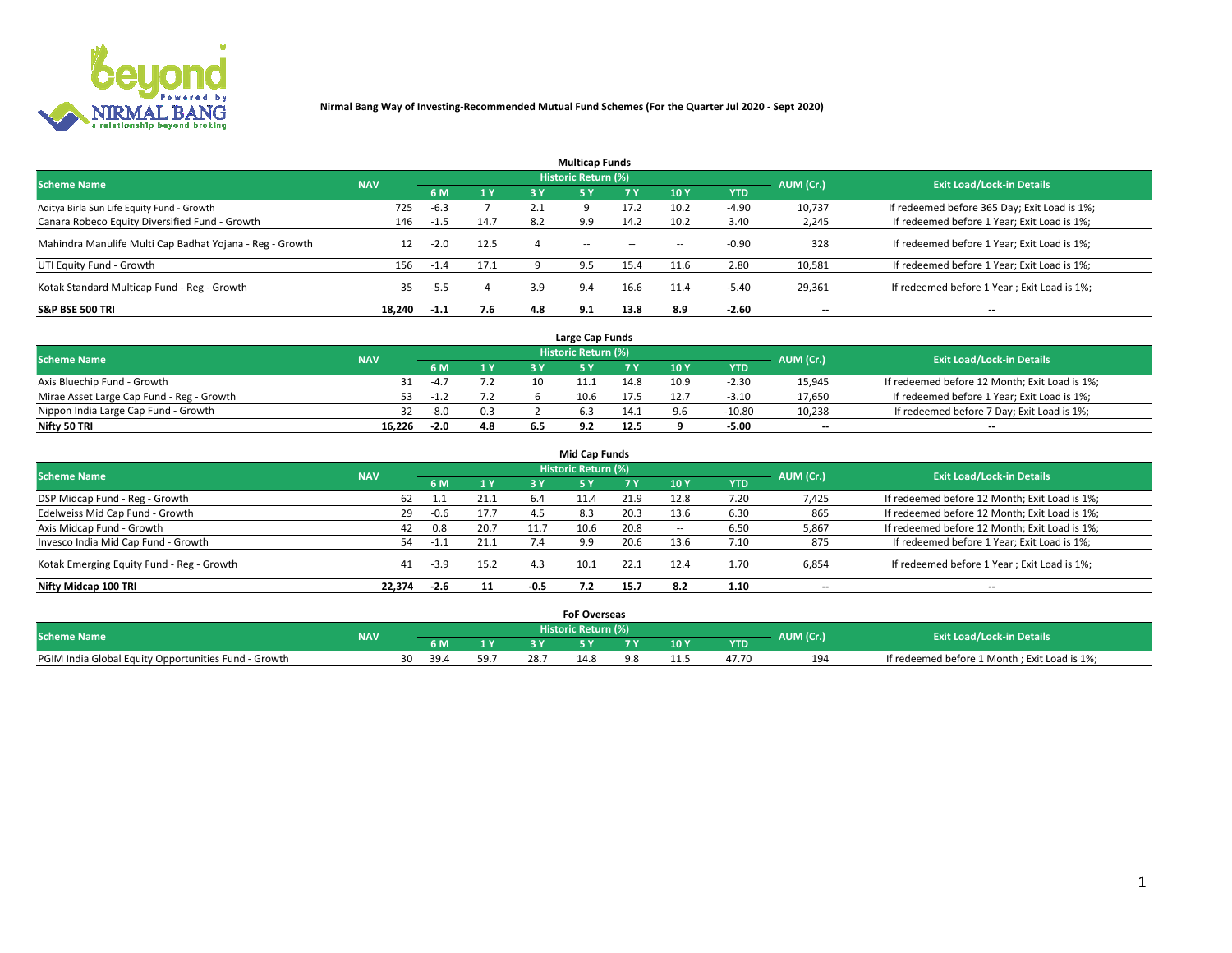

| Large & Midcap                                   |            |        |      |     |                            |      |      |         |                          |                                              |  |  |  |
|--------------------------------------------------|------------|--------|------|-----|----------------------------|------|------|---------|--------------------------|----------------------------------------------|--|--|--|
| <b>Scheme Name</b>                               | <b>NAV</b> |        |      |     | <b>Historic Return (%)</b> |      |      |         | AUM (Cr.)                | <b>Exit Load/Lock-in Details</b>             |  |  |  |
|                                                  |            | 6 M    | 1Y   | 3 Y |                            | 7 V  | 10Y  | YTD     |                          |                                              |  |  |  |
| Mirae Asset Emerging Bluechip Fund - Growth      | 59         |        | 15.1 | 8.4 | 14.6                       | 25.6 | 18.4 | 2.30    | 10,596                   | If redeemed before 1 Year; Exit Load is 1%;  |  |  |  |
| Canara Robeco Emerging Equities - Growth         | 101        | $-2.1$ | 17.3 |     | 11.8                       | 24.3 | 15.  | 4.50    | 5,543                    | If redeemed before 1 Year; Exit Load is 1%;  |  |  |  |
| Principal Emerging Bluechip Fund - Growth        | 110        | $-2.2$ | 15.6 | 3.8 | 10.5                       | 21.3 |      | 2.30    | 2,015                    | If redeemed before 365 Day; Exit Load is 1%; |  |  |  |
| Invesco India Growth Opportunities Fund - Growth | 35         | $-5.0$ | 6.5  |     | <u>ດ າ</u>                 |      | 10.8 | $-3.40$ | 2,703                    | If redeemed before 1 Year; Exit Load is 1%;  |  |  |  |
| Sundaram Large and Mid Cap Fund - Reg - Growth   | 34         | -8.4   | 4.9  |     | $\Omega$                   | 15.7 |      | $-6.90$ | 1,196                    | If redeemed before 365 Day; Exit Load is 1%; |  |  |  |
| NIFTY Large Midcap 250 TRI                       | 7.401      | $-1.0$ | 10.6 | 4.6 | 9.9                        | 16   | 9.9  | $-0.20$ | $\overline{\phantom{a}}$ | $- -$                                        |  |  |  |

|                                                     |            |        |      |         | <b>Focused Funds</b>       |      |        |            |                          |                                               |
|-----------------------------------------------------|------------|--------|------|---------|----------------------------|------|--------|------------|--------------------------|-----------------------------------------------|
| <b>Scheme Name</b>                                  | <b>NAV</b> |        |      |         | <b>Historic Return (%)</b> |      |        |            | AUM (Cr.)                | <b>Exit Load/Lock-in Details</b>              |
|                                                     |            | 6 M    | 1 Y  |         |                            |      | 10 Y   | <b>YTD</b> |                          |                                               |
| Axis Focused 25 Fund - Growth                       | 30         | $-5.3$ | 8.8  |         | 11.8                       | 15.9 | $\sim$ | $-2.70$    | 11,043                   | If redeemed before 12 Month; Exit Load is 1%; |
| ICICI Prudential Focused Equity Fund - Ret - Growth |            | 11.0   | 11.7 |         |                            | 12.5 |        | 8.60       | 755                      | If redeemed before 1 Year; Exit Load is 1%;   |
| SBI Focused Equity Fund - Growth                    | 152        | -55    |      | $\circ$ |                            | 17.5 | 13.8   | $-1.20$    | 9,506                    | If redeemed before 1 Year; Exit Load is 1%;   |
| <b>S&amp;P BSE 500 TRI</b>                          | 18.240     | -1.1   | 7.6  | 4.8     | 9.1                        | 13.8 | 8.9    | $-2.60$    | $\overline{\phantom{a}}$ | $\hspace{0.05cm} \cdots$                      |

| <b>Small Cap Funds</b>       |            |      |      |                     |      |           |                                  |            |       |                                             |  |  |
|------------------------------|------------|------|------|---------------------|------|-----------|----------------------------------|------------|-------|---------------------------------------------|--|--|
| <b>Scheme Name</b>           | <b>NAV</b> |      |      | Historic Return (%) |      | AUM (Cr.) | <b>Exit Load/Lock-in Details</b> |            |       |                                             |  |  |
|                              |            | 6 M  | 1 Y  |                     |      |           | $-10Y$                           | <b>YTD</b> |       |                                             |  |  |
| HDFC Small Cap Fund - Growth | 39         | -0.8 |      |                     |      |           |                                  | 0.80       | 7,851 | If redeemed before 1 Year; Exit Load is 1%; |  |  |
| SBI Small Cap Fund - Growth  |            |      | 21.8 |                     | 14.1 |           | 17.8                             | 10.20      | 4.270 | If redeemed before 1 Year; Exit Load is 1%; |  |  |
| Nifty Smallcap 100 TRI       | 7.162      | -3.4 |      | -7.4                |      | 12.9      |                                  | 0.0        | $- -$ | $- -$                                       |  |  |

| ELSS Schemes (Tax Saving u/s 80-C)           |            |        |      |                            |           |        |                          |            |                          |                                  |  |  |  |
|----------------------------------------------|------------|--------|------|----------------------------|-----------|--------|--------------------------|------------|--------------------------|----------------------------------|--|--|--|
| <b>Scheme Name</b>                           | <b>NAV</b> |        |      | <b>Historic Return (%)</b> |           |        |                          |            | AUM (Cr.)                | <b>Exit Load/Lock-in Details</b> |  |  |  |
|                                              |            | - 6 M  | 1Y   | 3 Y                        | <b>5Y</b> | 7 Y    | 10 Y                     | <b>YTD</b> |                          |                                  |  |  |  |
| Aditya Birla Sun Life Tax Relief 96 - Growth | 32         | $-0.9$ | 12.8 |                            |           |        | 10.6                     | 0.20       | 10,383                   | Nil                              |  |  |  |
| Axis Long Term Equity Fund - Growth          | 48         | $-6.0$ | 8.1  | 7.9                        | 9.5       | 19     | 14.8                     | $-3.20$    | 21,051                   | Nil                              |  |  |  |
| Canara Robeco Equity Tax Saver Fund - Growth | 72         | $-1.4$ | 16.1 |                            | 10.2      | 15.1   | 10.5                     | 4.70       | 1,089                    | Nil                              |  |  |  |
| Invesco India Tax Plan - Growth              | 54         | $-3.8$ | 10.4 | 6.6                        |           |        | 11.7                     | $-0.10$    | 1,075                    | Nil                              |  |  |  |
| Mirae Asset Tax Saver Fund - Reg - Growth    | 19         |        |      | 8.2                        | $- -$     | $\sim$ | $\overline{\phantom{a}}$ | 0.40       | 3,858                    | Nil                              |  |  |  |
| S&P BSE 200 TRI                              | 5,885      | $-1.2$ | 6.9  | 5.5                        | 9.3       | 13.7   | 9.1                      | $-3.20$    | $\overline{\phantom{a}}$ | $- -$                            |  |  |  |

# 2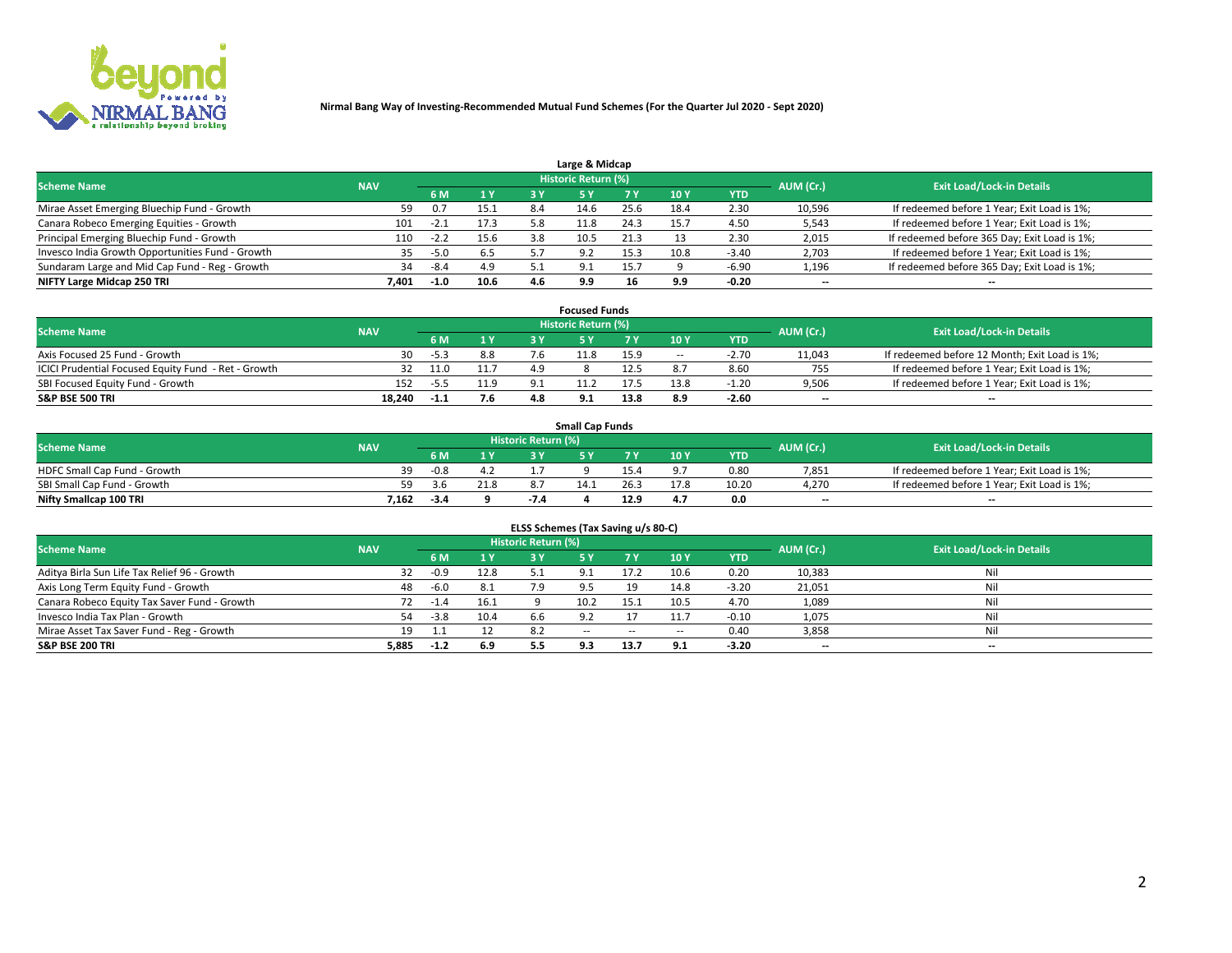

|                                                        |            |            |      |                            | <b>Solution Oriented</b> |      |                          |            |                          |                                                                     |
|--------------------------------------------------------|------------|------------|------|----------------------------|--------------------------|------|--------------------------|------------|--------------------------|---------------------------------------------------------------------|
| <b>Scheme Name</b>                                     | <b>NAV</b> |            |      | <b>Historic Return (%)</b> |                          |      |                          |            | AUM (Cr.)                | <b>Exit Load/Lock-in Details</b>                                    |
|                                                        |            | <b>6 M</b> | 1 Y  | 3 Y                        |                          |      | 10Y                      | <b>YTD</b> |                          |                                                                     |
|                                                        |            |            |      |                            |                          |      |                          |            |                          | If redeemed before 1 Year; Exit Load is 3%; If redeemed bet. 1 Year |
| <b>HDFC Childrens Gift Fund</b>                        | 127        | 0.8        | 8.5  | 5.6                        |                          | 14.8 | 12.4                     | 1.70       | 3.211                    | to 2 Year; Exit Load is 2%; If redeemed bet. 2 Year to 3 Year; Exit |
|                                                        |            |            |      |                            |                          |      |                          |            |                          | Load is 1%;                                                         |
| Tata Retirement Savings Fund - Moderate Plan - Reg     | 32         | 0.1        | 10.9 |                            | 9.7                      | 16.5 | --                       | 0.70       | 1,140                    | If redeemed before 61 Month; Exit Load is 1%;                       |
| Tata Retirement Savings Fund - Progressive Plan - Reg  | 31         | -1.5       | 10.1 | 5.2                        | 10.9                     | 16.3 | $\overline{\phantom{a}}$ | $-1.20$    | 776                      | If redeemed before 61 Month; Exit Load is 1%;                       |
| Tata Retirement Savings Fund - Reg - Conservative Plan | 22         | 3.3        | 9.3  |                            | 8.1                      | 10.1 | --                       | 5.10       | 141                      | If redeemed before 61 Month; Exit Load is 1%;                       |
| S&P BSE 200 TRI                                        | 5,885      | $-1.2$     | 6.9  | 5.5                        | 9.3                      | 13.7 | 9.1                      | $-3.20$    | $\overline{\phantom{a}}$ | $- -$                                                               |

|                                                    |            |        |                              |                            | <b>Index Fund</b> |      |      |            |                          |                                               |
|----------------------------------------------------|------------|--------|------------------------------|----------------------------|-------------------|------|------|------------|--------------------------|-----------------------------------------------|
| <b>Scheme Name</b>                                 | <b>NAV</b> |        |                              | <b>Historic Return (%)</b> |                   |      |      |            | AUM (Cr.)                | <b>Exit Load/Lock-in Details</b>              |
|                                                    |            |        | $\triangleq$ $\triangledown$ | 2 V                        |                   | 7 V  | 10 Y | <b>YTD</b> |                          |                                               |
| HDFC Index Fund-NIFTY 50 Plan                      | 105        | $-L.1$ | 3.8                          |                            |                   | 11.9 |      | $-5.70$    | 1.746                    | If redeemed before 3 Day; Exit Load is 0.25%; |
| ICICI Prudential Nifty Next 50 Index Fund - Growth |            | -0.6   |                              |                            |                   | 14.6 |      | $-2.10$    | 768                      | Nil                                           |
| UTI Nifty Index Fund - Growth                      | 76         | $-2.5$ |                              |                            |                   |      |      | $-5.40$    | 2,571                    | Nil                                           |
| Nifty 50 TRI                                       | 16.226     | $-2.0$ | 4.8                          |                            |                   | 12.5 |      | $-5.00$    | $\overline{\phantom{a}}$ | $- -$                                         |

|                                       |            |        |                                   |                            | <b>Contra/Value Fund</b> |      |     |            |                          |                                             |
|---------------------------------------|------------|--------|-----------------------------------|----------------------------|--------------------------|------|-----|------------|--------------------------|---------------------------------------------|
| <b>Scheme Name</b>                    | <b>NAV</b> |        |                                   | <b>Historic Return (%)</b> |                          |      |     |            | AUM (Cr.)                | <b>Exit Load/Lock-in Details</b>            |
|                                       |            |        | $\boldsymbol{A}$ $\boldsymbol{V}$ |                            |                          | 7 V  | 10Y | <b>YTD</b> |                          |                                             |
| Invesco India Contra Fund - Growth    | 50.        | $-0.6$ | 13.2                              |                            |                          | 19.8 |     | 2.80       | 4,952                    | If redeemed before 1 Year; Exit Load is 1%; |
| UTI Value Opportunities Fund - Growth | 64         | $-2.8$ | 10.9                              |                            |                          |      |     | -1.20      | 4,251                    | If redeemed before 1 Year; Exit Load is 1%; |
| <b>S&amp;P BSE 500 TRI</b>            | 18.240     |        | 7.6                               |                            |                          | 13.8 |     | $-2.60$    | $\overline{\phantom{a}}$ | $- -$                                       |

| Sector/Thematic                                                           |            |         |         |                     |            |           |                          |            |           |                                               |  |  |  |
|---------------------------------------------------------------------------|------------|---------|---------|---------------------|------------|-----------|--------------------------|------------|-----------|-----------------------------------------------|--|--|--|
| <b>Scheme Name</b>                                                        | <b>NAV</b> |         |         | Historic Return (%) |            |           |                          |            | AUM (Cr.) | <b>Exit Load/Lock-in Details</b>              |  |  |  |
|                                                                           |            | 6 M     | 1Y      | 3 Y                 | <b>5Y</b>  | <b>7Y</b> | 10Y                      | <b>YTD</b> |           |                                               |  |  |  |
| Canara Robeco Consumer Trends Fund - Reg - Growth                         | 43         | $-4.4$  | 14.1    | 7.5                 | 11.7       | 17.4      |                          | 0.80       | 390       | If redeemed before 1 Year; Exit Load is 1%;   |  |  |  |
| Mirae Asset Great Consumer Fund - Growth                                  | 36         | $-3.5$  |         | 7.3                 | 11.7       | 15.9      | $\overline{\phantom{a}}$ | $-2.50$    | 959       | If redeemed before 1 Year; Exit Load is 1%;   |  |  |  |
| <b>ICICI Prudential Technology Fund - Growth</b>                          | 73.        | 18.1    | 22.1    | 22.1                | 12.1       | 17.5      | 16.1                     | 25.60      | 475       | If redeemed before 15 Day; Exit Load is 1%;   |  |  |  |
| Nippon India Pharma Fund - Growth                                         | 222        | 38.6    | 60.2    | 21.3                | 8.9        | 17.8      | 15.6                     | 45.80      | 3,496     | If redeemed before 1 Month; Exit Load is 1%;  |  |  |  |
| BNP Paribas India Consumption Fund - Reg - Growth                         | 13         | $-3.0$  | 16.5    | $\sim$ $\sim$       | $\sim$ $-$ | $\sim$    | $\overline{\phantom{a}}$ | 3.70       | 531       | If redeemed before 12 Month; Exit Load is 1%; |  |  |  |
| ICICI Prudential Banking and Financial Services Fund - Retail -<br>Growth | 53         | $-22.6$ | $-13.6$ | $-3.9$              | 8          | 16.9      | 11.3                     | $-24.40$   | 2,633     | If redeemed before 15 Day; Exit Load is 1%;   |  |  |  |
| <b>S&amp;P BSE 500 TRI</b>                                                | 18.240     | $-1.1$  | 7.6     | 4.8                 | 9.1        | 13.8      | 8.9                      | $-2.60$    | --        | $- -$                                         |  |  |  |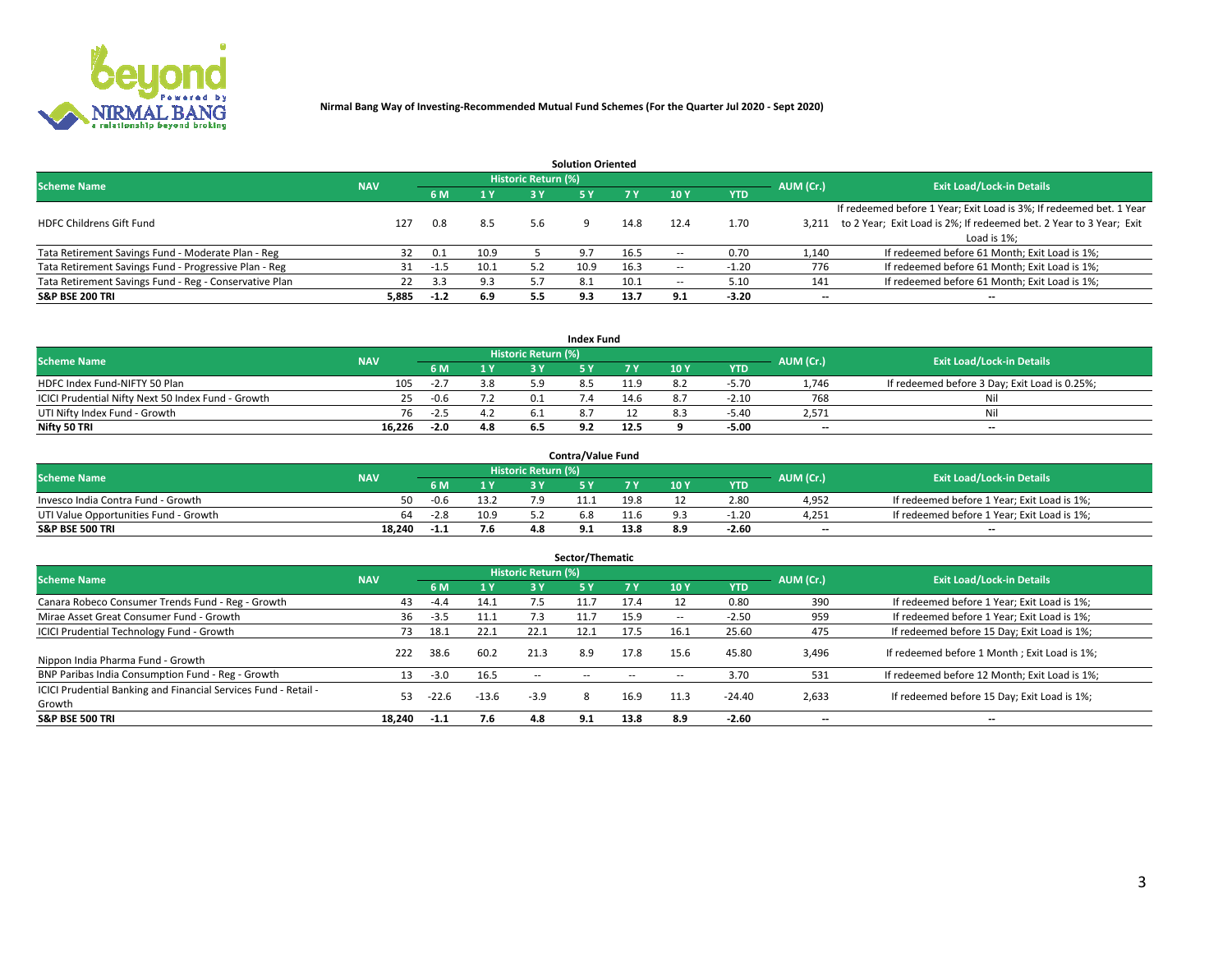

| <b>Dynamic Asset Allocation Funds</b>                   |            |        |                |                     |     |        |                |            |                          |                                                 |  |  |  |  |
|---------------------------------------------------------|------------|--------|----------------|---------------------|-----|--------|----------------|------------|--------------------------|-------------------------------------------------|--|--|--|--|
| <b>Scheme Name</b>                                      | <b>NAV</b> |        |                | Historic Return (%) |     |        |                |            | AUM (Cr.)                | <b>Exit Load/Lock-in Details</b>                |  |  |  |  |
|                                                         |            | 6 M    | 1 <sup>Y</sup> |                     |     |        | <b>10Y</b>     | <b>YTD</b> |                          |                                                 |  |  |  |  |
| ICICI Prudential Balanced Advantage Fund - Reg - Growth |            | 1.3    | 8.9            | 6.5                 | 8.5 | 12.8   | 11.1           | 0.80       | 26,139                   | If redeemed before 1 Year; Exit Load is 1%;     |  |  |  |  |
| Invesco India Dynamic Equity Fund - Growth              | 30         | -2.3   | 4.2            | 2.9                 | 6.9 |        | Q <sub>1</sub> | $-0.90$    | 757                      | If redeemed before 3 Month; Exit Load is 0.25%; |  |  |  |  |
| Nippon India Balanced Advantage Fund - Growth           | 95         | $-0.8$ | 5.8            | 4.8                 | 7.4 |        | o.             | 0.30       | 2,876                    | If redeemed before 12 Month; Exit Load is 1%;   |  |  |  |  |
| SBI Dynamic Asset Allocation Fund - Reg - Growth        | 14         | $-0.1$ | 2.4            |                     | 6.9 | $\sim$ | $\sim$         | $-2.70$    | 593                      | If redeemed before 12 Month; Exit Load is 1%;   |  |  |  |  |
| NIFTY 50 Hybrid Composite Debt 65:35 Index              | 10,683     | 2.2    | 10             | 7.8                 | 9.6 | 11.9   | 9.3            | 1.10       | $\overline{\phantom{a}}$ | $- -$                                           |  |  |  |  |

| <b>Hybrid Aggressive</b>                        |            |        |      |                            |      |        |      |            |                          |                                               |  |  |  |  |
|-------------------------------------------------|------------|--------|------|----------------------------|------|--------|------|------------|--------------------------|-----------------------------------------------|--|--|--|--|
| <b>Scheme Name</b>                              | <b>NAV</b> |        |      | <b>Historic Return (%)</b> |      |        |      |            | AUM (Cr.)                | <b>Exit Load/Lock-in Details</b>              |  |  |  |  |
|                                                 |            | 6 M    | 1 Y  | 3 ۷                        |      | 7 V    | 10Y  | <b>YTD</b> |                          |                                               |  |  |  |  |
| Canara Robeco Equity Hybrid Fund - Growth       | 175        | $.5\,$ | 13.7 |                            |      | 15 C   |      | 4.40       | 3,231                    | If redeemed before 1 Year; Exit Load is 1%;   |  |  |  |  |
| SBI Equity Hybrid Fund - Growth                 | 143        | -3.6   |      | 6.9                        | 8.8  |        | 10.8 | $-1.70$    | 31,434                   | If redeemed before 12 Month; Exit Load is 1%; |  |  |  |  |
| Mirae Asset Hybrid - Equity Fund - Reg - Growth | 16         | 0.6    |      | -6.3                       | 10.1 | $\sim$ | --   | $-0.80$    | 3,645                    | If redeemed before 1 Year; Exit Load is 1%;   |  |  |  |  |
| ICICI Prudential Equity & Debt Fund - Growth    | 134        | $-1.3$ | 4.8  |                            |      | 14.1   |      | $-4.40$    | 17,403                   | If redeemed before 1 Year; Exit Load is 1%;   |  |  |  |  |
| NIFTY 50 Hybrid Composite Debt 65:35 Index      | 10.683     | 2.2    | 10   |                            | 9.6  | 11.9   |      | 1.10       | $\overline{\phantom{a}}$ | $- -$                                         |  |  |  |  |

| Arbitrage Fund                             |            |              |     |                     |  |    |     |            |           |                                                 |  |  |  |  |
|--------------------------------------------|------------|--------------|-----|---------------------|--|----|-----|------------|-----------|-------------------------------------------------|--|--|--|--|
| <b>Scheme Name</b>                         | <b>NAV</b> |              |     | Historic Return (%) |  |    |     |            | AUM (Cr.) | <b>Exit Load/Lock-in Details</b>                |  |  |  |  |
|                                            |            | 1 M.         | 3 M | 6 M                 |  |    |     | <b>YTD</b> |           |                                                 |  |  |  |  |
| IDFC Arbitrage Fund - Reg - Growth         |            | l.8          |     |                     |  |    |     | 4.00       | 7,596     | If redeemed before 1 Month; Exit Load is 0.25%; |  |  |  |  |
| Kotak Equity Arbitrage Fund - Reg - Growth |            |              |     |                     |  |    |     | 4.60       | 15,364    | If redeemed before 30 Day; Exit Load is 0.25%;  |  |  |  |  |
| Tata Arbitrage Fund - Reg - Growth         |            | q            |     |                     |  | -- | $-$ | 5.40       | 2,125     | If redeemed before 30 Day; Exit Load is 0.25%;  |  |  |  |  |
| Nippon India Arbitrage Fund - Growth       | 20         | $\mathbf{q}$ |     |                     |  |    |     | 4.70       | 7,576     | If redeemed before 1 Month; Exit Load is 0.25%; |  |  |  |  |

| Overnight Fund                                      |            |     |     |                     |     |     |            |                 |           |                                  |  |  |  |  |
|-----------------------------------------------------|------------|-----|-----|---------------------|-----|-----|------------|-----------------|-----------|----------------------------------|--|--|--|--|
| <b>Scheme Name</b>                                  | <b>NAV</b> |     |     | Historic Return (%) |     |     | <b>YTM</b> | Avg             | AUM (Cr.) | <b>Exit Load/Lock-in Details</b> |  |  |  |  |
|                                                     |            | 1 W | 2 W | 1 M.                | 3 M | 1Y  |            | <b>Maturity</b> |           |                                  |  |  |  |  |
| Aditya Birla Sun Life Overnight Fund - Reg - Growth | 1,091      | 2.8 | 2.9 | 2.9                 | 2.9 |     | 3.24       | 0.00            | 6,538     | Nil                              |  |  |  |  |
| HDFC Overnight Fund - Growth                        | 2,989      |     | 2.9 | 2.9                 | 2.9 |     | 3.15       | 0.01            | 13,165    | Nil                              |  |  |  |  |
| ICICI Prudential Overnight Fund - Reg - Growth      | 109        | 2.9 | 2.9 | 2.9                 | 2.9 |     | 3.26375    | 0.01            | 8,645     | Nil                              |  |  |  |  |
| Nippon India Overnight Fund - Reg - Growth          | 108        | 2.9 |     |                     | 2.9 |     | 3.17       | 0.01            | 4,508     | Nil                              |  |  |  |  |
| Kotak Overnight Fund - Reg - Growth                 | 1.077      | 2.9 | 2.9 | 2.9                 | 2.9 |     |            | 0.01            | 4,494     | Nil                              |  |  |  |  |
| <b>CRISIL Liquid Fund Index</b>                     | $- -$      | 3.8 | 4.1 |                     | 4.1 | 5.4 | --         | $- -$           | $- -$     | --                               |  |  |  |  |

#### **Overnight Fund**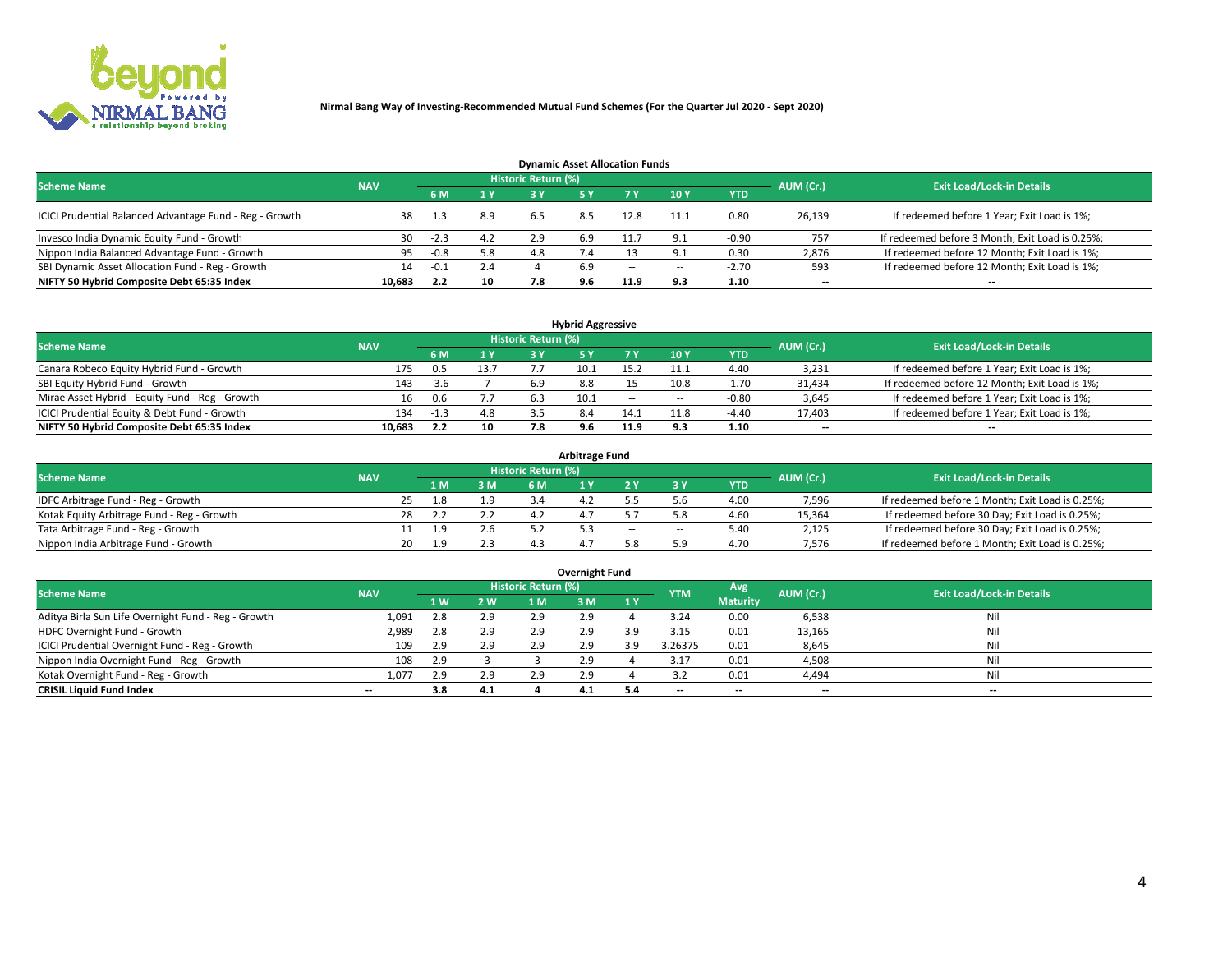

|                                                  |            |     |     |                     | <b>Liquid Funds</b> |     |            |                 |           |                                  |
|--------------------------------------------------|------------|-----|-----|---------------------|---------------------|-----|------------|-----------------|-----------|----------------------------------|
| <b>Scheme Name</b>                               | <b>NAV</b> |     |     | Historic Return (%) |                     |     | <b>YTM</b> | Avg             | AUM (Cr.) | <b>Exit Load/Lock-in Details</b> |
|                                                  |            | 4W  | 2 W | 1 M                 | M                   | 1 Y |            | <b>Maturity</b> |           |                                  |
| Aditya Birla Sun Life Liquid Fund - Reg - Growth | 323        |     | 3.4 | 3.3                 |                     |     | 3.63       | 0.10            | 38,375    | *Ref Footnote                    |
| ICICI Prudential Liquid Fund - Reg - Growth      | 298        | 3.0 | 3.3 | 3.3                 |                     |     | 3.64078    | 0.11            | 54,835    | *Ref Footnote                    |
| Kotak Liquid Fund - Reg - Growth                 | 4,066      | 2.9 | 3.2 |                     |                     | 4.9 | 3.49       | 0.10            | 32,611    | *Ref Footnote                    |
| Nippon India Liquid Fund - Growth                | 4,907      | 3.0 | 3.3 |                     |                     |     | 3.51       | 0.12            | 29,334    | *Ref Footnote                    |
| Mahindra Manulife Liquid Fund - Reg - Growth     | 1,304      | 3.5 | 3.6 | 3.5                 |                     |     |            | 0.10            | 2,032     | *Ref Footnote                    |
| <b>CRISIL Liquid Fund Index</b>                  | $- -$      | 3.8 | 4.1 |                     | 4.1                 |     | --         | $- -$           | --        | $- -$                            |

| <b>Ultra Short Fund</b>                      |            |      |     |                            |     |       |            |                 |                          |                                  |  |  |  |  |
|----------------------------------------------|------------|------|-----|----------------------------|-----|-------|------------|-----------------|--------------------------|----------------------------------|--|--|--|--|
| <b>Scheme Name</b>                           | <b>NAV</b> |      |     | <b>Historic Return (%)</b> |     |       | <b>YTM</b> | Avg             | AUM (Cr.)                | <b>Exit Load/Lock-in Details</b> |  |  |  |  |
|                                              |            | 1 M. | 3 M | 6 M                        |     | 8 Y   |            | <b>Maturity</b> |                          |                                  |  |  |  |  |
| HDFC Ultra Short Term Fund - Reg - Growth    |            | 4.2  | b.4 |                            |     | $- -$ |            | 0.58            | 10,760                   | Νı                               |  |  |  |  |
| L&T Ultra Short Term Fund - Growth           | 34         |      | 4.1 |                            |     |       |            | 0.45            | 2,095                    | Νi                               |  |  |  |  |
| <b>NIFTY Ultra Short Duration Debt Index</b> | 4,163      |      | 4.7 |                            | 6.5 |       | $-$        | $- -$           | $\overline{\phantom{a}}$ | $-$                              |  |  |  |  |

| <b>Money Market Fund</b>                                |            |       |     |                     |  |       |                          |                 |                          |                                  |  |  |  |  |
|---------------------------------------------------------|------------|-------|-----|---------------------|--|-------|--------------------------|-----------------|--------------------------|----------------------------------|--|--|--|--|
| <b>Scheme Name</b>                                      | <b>NAV</b> |       |     | Historic Return (%) |  |       | <b>YTM</b>               | Avg             | AUM (Cr.)                | <b>Exit Load/Lock-in Details</b> |  |  |  |  |
|                                                         |            | 1 M   | 3 M | 6 M                 |  | 3 Y   |                          | <b>Maturity</b> |                          |                                  |  |  |  |  |
| Aditya Birla Sun Life Money Manager Fund - Reg - Growth | 278        | - 4.3 | 6.1 |                     |  | 7.8   | 3.98                     | 0.52            | 9,611                    | Nil                              |  |  |  |  |
| HDFC Money Market Fund - Growth                         | 4.319      | 4.4   | 5.7 | 8.3                 |  |       | 4.04                     | 0.53            | 9,713                    | Nil                              |  |  |  |  |
| Tata Money Market Fund - Reg - Growth                   | 3,552      |       | 5.6 | 7.8                 |  |       | 4.07                     | 0.48            | 535                      | Nil                              |  |  |  |  |
| <b>CRISIL Liquid Fund Index</b>                         | $- -$      | 4.0   | 4.1 | 4.8                 |  | $- -$ | $\overline{\phantom{a}}$ | $- -$           | $\overline{\phantom{a}}$ | $- -$                            |  |  |  |  |

|                                       |            |    |        |     |                     | <b>Short Term Fund</b> |     |            |                 |           |                                  |
|---------------------------------------|------------|----|--------|-----|---------------------|------------------------|-----|------------|-----------------|-----------|----------------------------------|
| <b>Scheme Name</b>                    | <b>NAV</b> |    |        |     | Historic Return (%) |                        |     | <b>YTM</b> | Avg             | AUM (Cr.) | <b>Exit Load/Lock-in Details</b> |
|                                       |            |    | LM.    | 3 M | 6 M.                | $\mathbf{v}$           | 3 Y |            | <b>Maturity</b> |           |                                  |
| HDFC Short Term Debt Fund - Growth    |            | 24 | $-2.4$ |     | 10.5                | 10.4                   |     | b.1        |                 | 12,737    | M                                |
| Nippon India Short Term Fund - Growth |            |    | $-0.8$ | 9.2 | 8.9                 |                        |     | 21،        | 2.63            | 8,291     | N                                |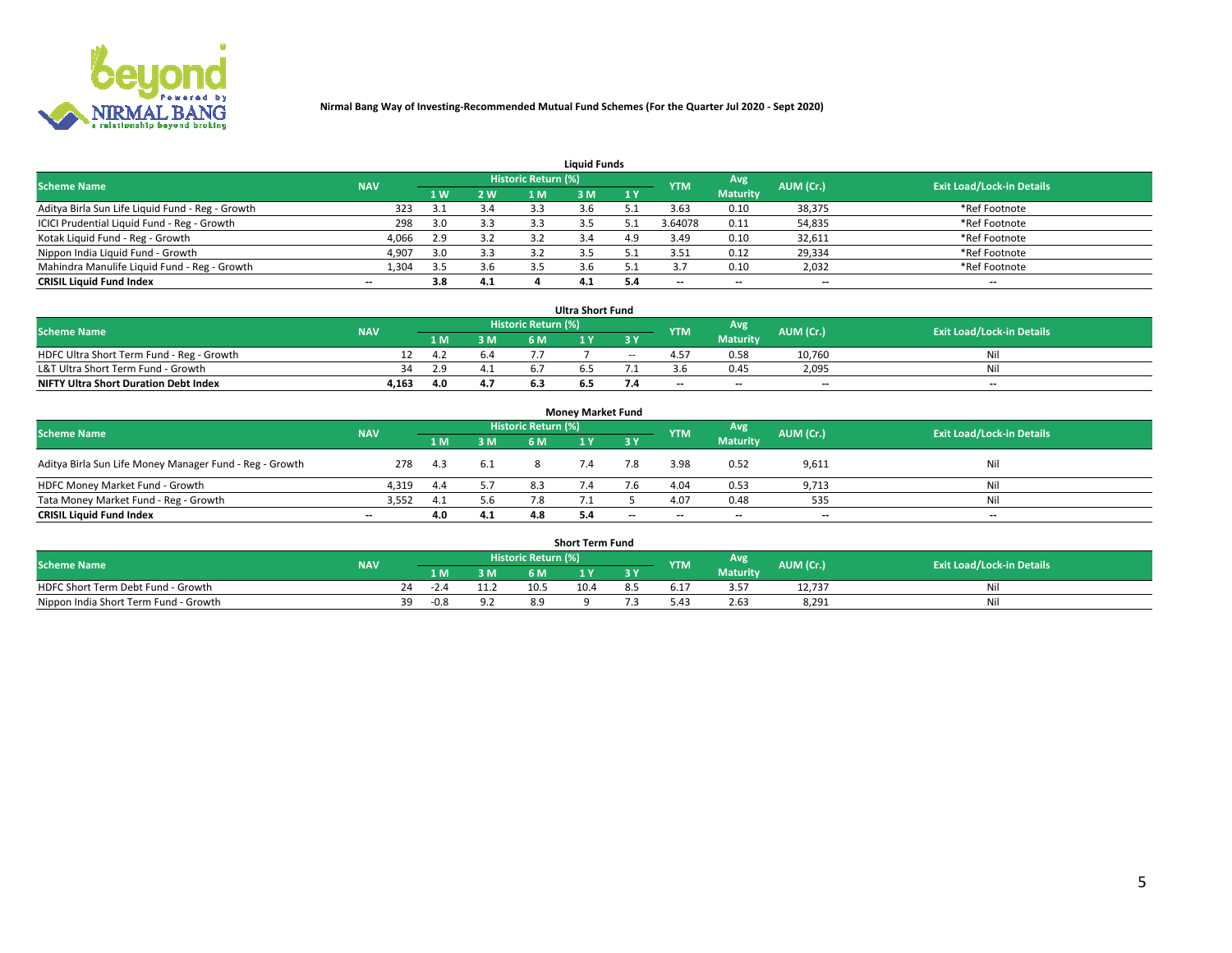

|                                           | <b>Low Duration Fund</b> |      |     |                     |  |     |            |                 |           |                                  |  |  |  |  |  |
|-------------------------------------------|--------------------------|------|-----|---------------------|--|-----|------------|-----------------|-----------|----------------------------------|--|--|--|--|--|
| <b>Scheme Name</b>                        | <b>NAV</b>               |      |     | Historic Return (%) |  |     | <b>YTM</b> | <b>Avg</b>      | AUM (Cr.) | <b>Exit Load/Lock-in Details</b> |  |  |  |  |  |
|                                           |                          | 1 M. | 3 M | 6 M                 |  | 2 V |            | <b>Maturity</b> |           |                                  |  |  |  |  |  |
| Axis Treasury Advantage Fund - Growth     | 2.339                    |      | 8.1 |                     |  |     | 4.18       | 0.95            | 6,334     | Nil                              |  |  |  |  |  |
| Canara Robeco Savings Fund - Reg - Growth |                          | 2.0  | 5.9 |                     |  |     | 3.98       | 1.02            | 1,200     | Nil                              |  |  |  |  |  |
| IDFC Low Duration Fund - Reg - Growth     | 30                       |      |     |                     |  |     | 4.01       | 1.01            | 5,326     | Nil                              |  |  |  |  |  |

| <b>Banking &amp; PSU Bond Funds</b>                 |            |    |                                                       |     |     |                                  |     |      |                 |       |    |  |  |  |
|-----------------------------------------------------|------------|----|-------------------------------------------------------|-----|-----|----------------------------------|-----|------|-----------------|-------|----|--|--|--|
| <b>Scheme Name</b>                                  | <b>NAV</b> |    | Historic Return (%)<br>Avg<br>AUM (Cr.)<br><b>YTM</b> |     |     | <b>Exit Load/Lock-in Details</b> |     |      |                 |       |    |  |  |  |
|                                                     |            |    | 1 M                                                   | 3 M | 6 M |                                  | 3 V |      | <b>Maturity</b> |       |    |  |  |  |
| HDFC Banking and PSU Debt Fund - Reg - Growth       |            |    | - 1.                                                  |     |     |                                  |     | 6.05 | 3.44            | 7,544 | Ni |  |  |  |
| Kotak Banking and PSU Debt Fund - Reg - Growth      |            | 49 | $-5.7$                                                | 8.5 |     |                                  |     |      | 4.37            | 7,830 | Ni |  |  |  |
| Nippon India Banking & PSU Debt Fund - Reg - Growth |            | 16 | $-3.9$                                                |     |     | 10.2                             |     | 4.98 | 3.35            | 5.425 | Ni |  |  |  |

| <b>Corporate Bond Funds</b>                         |            |         |      |                            |      |  |            |                 |           |                                                |  |  |  |  |
|-----------------------------------------------------|------------|---------|------|----------------------------|------|--|------------|-----------------|-----------|------------------------------------------------|--|--|--|--|
| <b>Scheme Name</b>                                  | <b>NAV</b> |         |      | <b>Historic Return (%)</b> |      |  | <b>YTM</b> | Avg             | AUM (Cr.) | <b>Exit Load/Lock-in Details</b>               |  |  |  |  |
|                                                     |            |         | 3 M  | 6 M.                       |      |  |            | <b>Maturity</b> |           |                                                |  |  |  |  |
| ICICI Prudential Corporate Bond Fund - Reg - Growth |            | -4.6    | 9.8  | 10.8                       | 10.1 |  | 5.19       | 3.82            | 17.389    | Nil                                            |  |  |  |  |
| L&T Triple Ace Bond Fund - Reg - Growth             |            | $-19.9$ |      |                            | 10.3 |  | 6.31       | 8.02            | 4,580     | If redeemed before 3 Month; Exit Load is 0.5%; |  |  |  |  |
| Kotak Corporate Bond Fund - Std - Growth            | 2,815      | 0.5     | 10.7 | 10                         |      |  |            | 2.11            | 5.267     | Nil                                            |  |  |  |  |

| <b>Credit Risk Fund</b>                    |            |    |        |      |                     |     |     |            |                 |           |                                                                       |  |  |  |
|--------------------------------------------|------------|----|--------|------|---------------------|-----|-----|------------|-----------------|-----------|-----------------------------------------------------------------------|--|--|--|
| <b>Scheme Name</b>                         | <b>NAV</b> |    |        |      | Historic Return (%) |     |     | <b>YTM</b> | Avg             | AUM (Cr.) | <b>Exit Load/Lock-in Details</b>                                      |  |  |  |
|                                            |            |    | 1 M    | 3 M  | 6 M                 |     | 3 Y |            | <b>Maturity</b> |           |                                                                       |  |  |  |
| ICICI Prudential Credit Risk Fund - Growth |            | 23 | $-0.3$ | 10.8 | 6.9                 |     |     | 8.94       | 2.93            | 6,556     | If redeemed before 1 Year; Exit Load is 1%;                           |  |  |  |
| HDFC Credit Risk Debt Fund - Reg - Growth  |            |    |        | 14.4 | 6.6                 |     | 6.9 | 9.81       | 3.07            | 6,258     | If redeemed before 12 Month; Exit Load is 1%; If redeemed bet. 12     |  |  |  |
|                                            |            |    | -1.3   |      |                     |     |     |            |                 |           | Month to 18 Month; Exit Load is 0.5%;                                 |  |  |  |
|                                            |            |    |        |      |                     |     |     |            |                 |           | If redeemed before 12 Month; Exit Load is 3%; If redeemed bet. 12     |  |  |  |
| SBI Credit Risk Fund - Growth              |            | 33 | 0.4    |      | 6.7                 | 7.8 |     | 7.97       | 3.61            |           | 3,848 Month to 24 Month; Exit Load is 1.5%; If redeemed bet. 24 Month |  |  |  |
|                                            |            |    |        |      |                     |     |     |            |                 |           | to 36 Month; Exit Load is 0.75%;                                      |  |  |  |

| <b>Floater Fund</b>                      |            |     |    |                     |  |      |   |            |                 |           |                                  |
|------------------------------------------|------------|-----|----|---------------------|--|------|---|------------|-----------------|-----------|----------------------------------|
| <b>Scheme Name</b>                       | <b>NAV</b> |     |    | Historic Return (%) |  |      |   | <b>YTM</b> | Avg             | AUM (Cr.) | <b>Exit Load/Lock-in Details</b> |
|                                          |            | 1 M | ЗM | 6 M                 |  | .    | . |            | <b>Maturity</b> |           |                                  |
| Nippon India Floating Rate Fund - Growth |            | ٦Δ  |    |                     |  | 10.5 |   |            | 2.87            | 13,568    | NL                               |